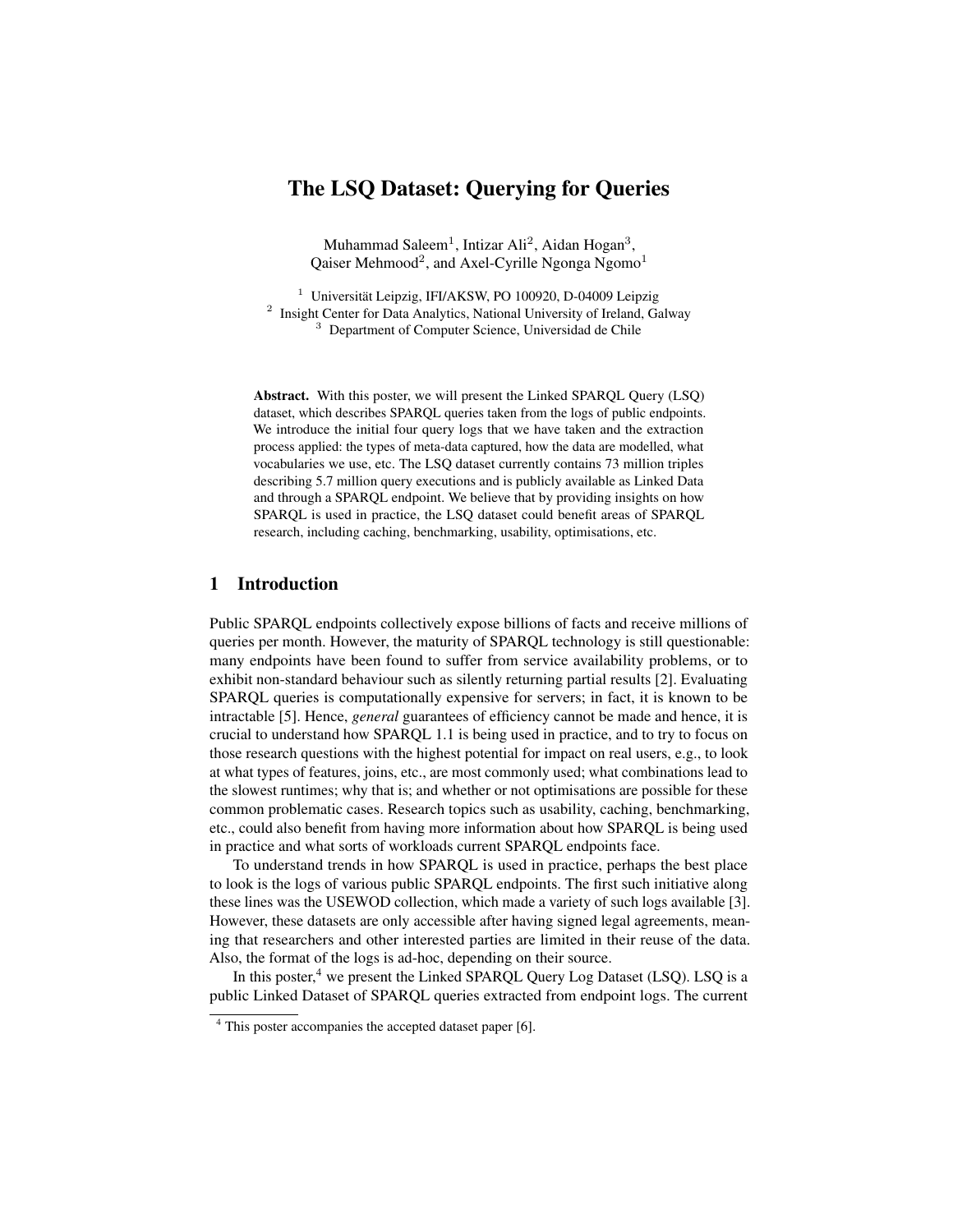<span id="page-1-0"></span>

Fig. 1: LSQ data model (dashed lines indicate sub-class)

version consists of 73.2 million triples collected from four query logs for which we have obtained permission from the respective maintainers to make their content public. The LSQ dataset is available from <http://aksw.github.io/LSQ/>.

#### 2 Data Model

Figure [1](#page-1-0) summarises the LSQ data model, which reuses existing vocabularies where possible, combined with a custom LSQ vocabulary for new terms. The central class is sp:Query, where instances are typed as one of the subclasses: sp:Select, sp:Ask, sp:Describe, sp:Construct. We consider a query as unique to a log and potentially having multiple instances of lsqv:Execution (for each time the query was run) with a timestamp and a link to the agent who issued the request (identified using an encrypted IP). Query instances are linked to the query text (using  $sp:text)$  and to the originating endpoint (using lsqv:endpoint). To help make the dataset as general as possible, we also attach a complete SPIN representation of the query to each query instance [\[4\]](#page-3-4).

Given that the SPIN representation may involve deep nesting, to make querying LSQ more convenient and efficient, we provide shortcut triples to indicate the SPARQL query features used in each query. These triples link query instances (with the predicate lsqv:usesFeature) to instances of sd:Feature. We enumerate a comprehensive list of such feature instances in our vocabulary, including lsqv:Filter, lsqv:Optional, lsqv:SubQuery, etc. We also provide shortcuts to the IRIs mentioned in a query with lsqv:mentionsSubject, lsqv:mentionsPredicate and lsqv:mentionsObject, making it easy to find queries mentioning a given resource.

In addition to the query structure, we also provide generic *structural statistics* [\[1\]](#page-3-5) about the static query including the number of Basic Graph Patterns (1sqv:bgps) and the number of triple patterns (lsqv:triplePatterns). We also provide *data-driven statistics* [\[1\]](#page-3-5) (incl. the number of results returned and the query runtime) about the execution of the query. Since such data are not typically provided by the logs, we generate these statistics by running the query locally against an offline copy of the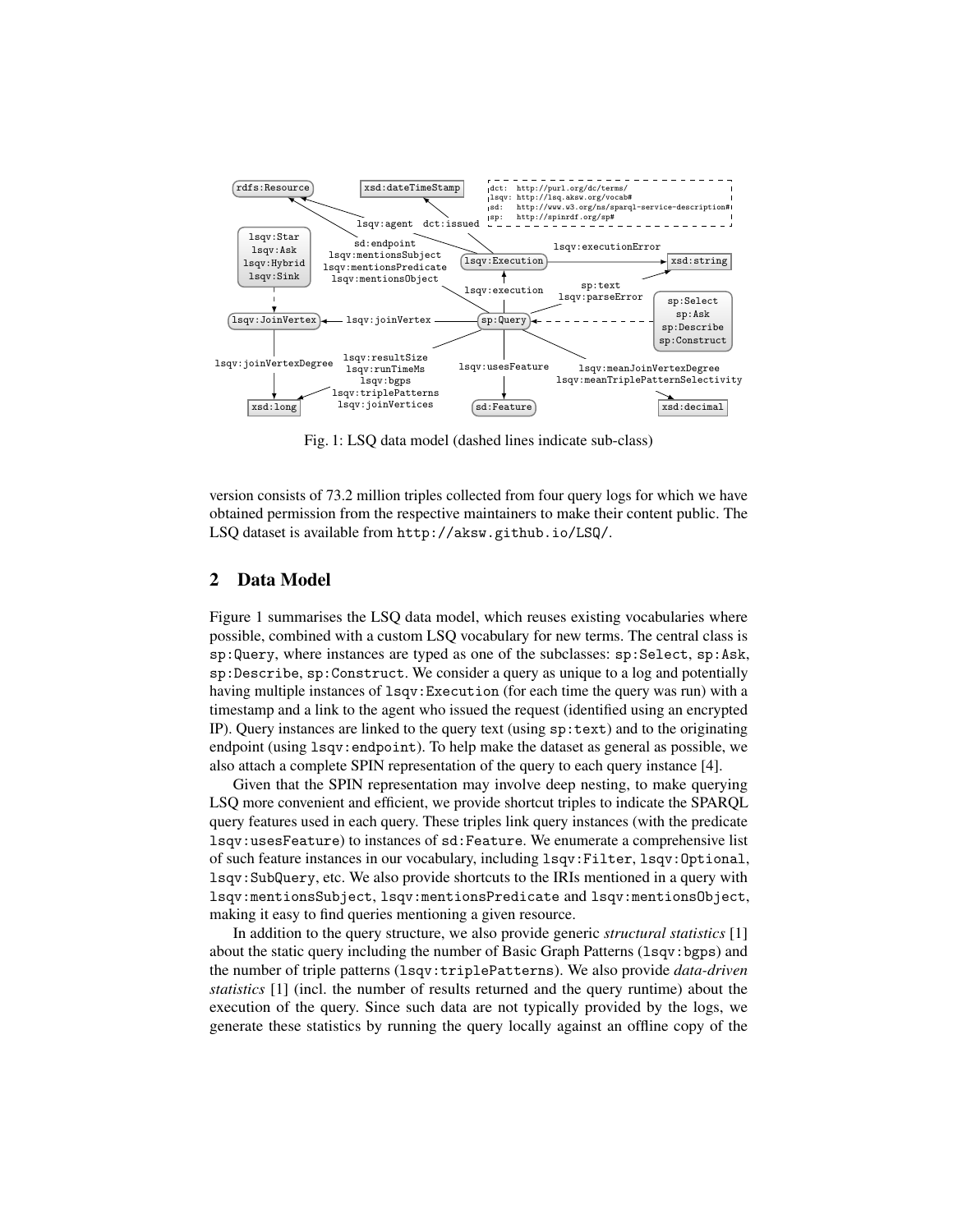corresponding version of the dataset in question. Of course, the resulting statistics may differ to those that occurred during the original execution logged by the public endpoint and are rather intended as a guide (i.e., they are simply provided "as is").

With respect to Linked Data compatibility, we ensure that all query instances and executions are identified with dereferenceable URIs. Our data model also re-uses class and property terms from established external vocabularies, including SPIN, DC Terms and SPARQL Service Descriptions. Finally, with respect to external links, LSQ provides links to every URI mentioned in a query. We also provide a public SPARQL endpoint.

## 3 Current Query Logs

The current version of LSQ consists of queries extracted from four query logs as follows (see Table [1](#page-3-6) for the corresponding statistics):

- DBpedia is a broad encyclopaediac knowledge-base extracted from Wikipedia. A SPARQL endpoint is available at <http://dbpedia.org/sparql> powered by a Virtuoso instance. The DBpedia query log we have currently obtained spans from April 30, 2010 to July 20, 2010 (these queries refer to DBpedia v.3.5.1). The log records over 1.7 million query executions.
- Linked Geo Data (LGD) contains a collection of spatial Linked Datasets that have been extracted from Open Street Map. The data are accessible via a public SPARQL endpoint at <http://linkedgeodata.org/sparql>, which uses Virtuoso as a backend. The Linked Geo Data (LGD) query log spans from November 24, 2010 to July 6, 2011. The log records over 1.6 million query executions.
- Semantic Web Dog Food (SWDF) is a community effort to generate a Linked Dataset about papers, presentations and people participating in top Semantic Web related conferences and workshops. The dataset is accessible through a SPARQL endpoint at <http://data.semanticweb.org/sparql> through a Sesame interface. The Semantic Web Dog Food (SWDF) log spans from May 16, 2014 to November 12, 2014 and records over 1.4 million query executions.
- British Museum (BM) provides a Linked Data representation of an online collection containing records of more than 3 million artefacts. A SPARQL endpoint is accessible at <http://collection.britishmuseum.org/sparql> with an OWLIM/- GraphDB back-end. The log we have acquired spans from November 8, 2014 to December 1, 2014 and contains over 800 thousand query executions.

For potential consumers of LSQ, it is important to note that a high percentage of the millions of query executions recorded came from a small number of high-volume agents. Our goal with LSQ is to make details of the queries and their executions available "as is". Dealing with the issue of "agent skew" depends on what LSQ is to be used for, and thus is at the discretion of the LSQ consumer, who may wish to use data provided about agents and timestamps to, e.g., pre-filter the data. We refer to [\[6\]](#page-3-3) for more details.

## 4 Poster Discussion

The current version of LSQ comprises 73 millions triples describing 5.7 million query executions from the four query logs introduced earlier. In the medium term, our plan